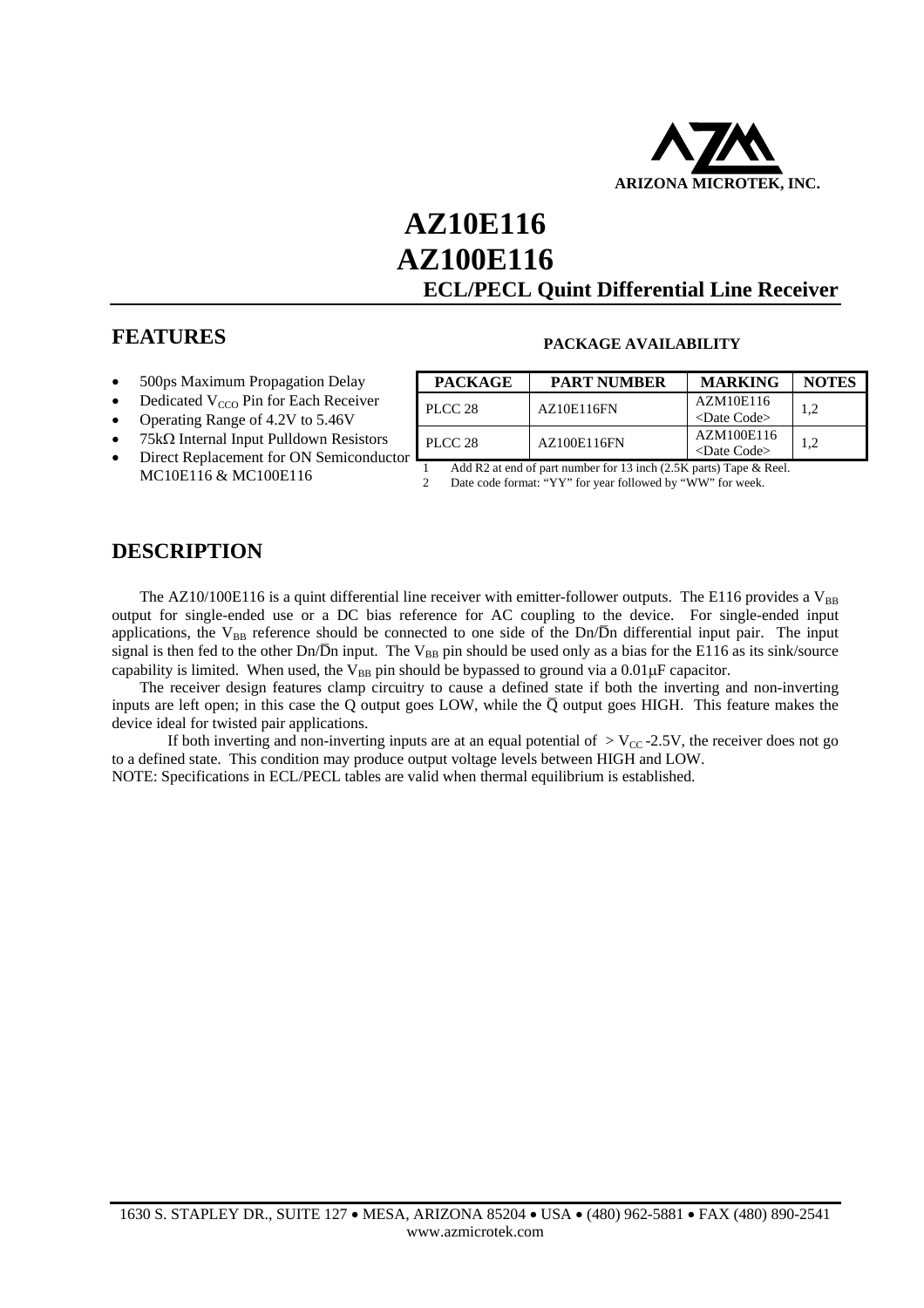## **AZ10E116 AZ100E116**



#### **PIN DESCRIPTION**

| PIN                                                               | <b>FUNCTION</b>           |
|-------------------------------------------------------------------|---------------------------|
| D <sub>0</sub> , D <sub>0</sub> - D <sub>4</sub> , D <sub>4</sub> | Differential Input Pairs  |
| Q0, Q0-Q4, Q4                                                     | Differential Output Pairs |
| $\rm V_{\rm RR}$                                                  | Reference Voltage Output  |
| $V_{CC}$ , $V_{CCO}$                                              | Positive Supply           |
| <sup>V</sup> FF                                                   | <b>Negative Supply</b>    |



#### **Absolute Maximum Ratings are those values beyond which device life may be impaired.**

| <b>Symbol</b>      | Characteristic                                       | Rating          | Unit    |
|--------------------|------------------------------------------------------|-----------------|---------|
| $V_{CC}$           | <b>PECL Power Supply</b><br>$(V_{EE} = 0V)$          | $0$ to $+8.0$   | Vdc     |
|                    | <b>PECL Input Voltage</b><br>$(V_{EE} = 0V)$         | 0 to $+6.0$     | Vdc     |
| $\rm V_{EE}$       | <b>ECL Power Supply</b><br>$(V_{CC} = 0V)$           | $-8.0$ to $0$   | Vdc     |
|                    | <b>ECL Input Voltage</b><br>$(V_{cc} = 0V)$          | $-6.0$ to $0$   | Vdc     |
| $I_{\text{OUT}}$   | --- Continuous<br><b>Output Current</b><br>--- Surge | 50<br>100       | mA      |
|                    | <b>Operating Temperature Range</b>                   | $-40$ to $+85$  | $\circ$ |
| $\mathrm{T_{STG}}$ | <b>Storage Temperature Range</b>                     | $-65$ to $+150$ | $\circ$ |

### **10K ECL DC Characteristics** ( $V_{EE} = -4.94V$  to  $-5.46V$ ,  $V_{CC} = V_{CCO} = GND$ )

| <b>Symbol</b>         | Characteristic                   |         | $-40^{\circ}$ C |            |         | $0^{\circ}$ C |         |         | $25^{\circ}$ C |         |         | $85^{\circ}$ C |            | Unit |
|-----------------------|----------------------------------|---------|-----------------|------------|---------|---------------|---------|---------|----------------|---------|---------|----------------|------------|------|
|                       |                                  | Min     | Typ             | <b>Max</b> | Min     | Typ           | Max     | Min     | Tvp            | Max     | Min     | Tvp            | <b>Max</b> |      |
| $V_{OH}$              | Output HIGH Voltage <sup>1</sup> | $-1080$ |                 | $-890$     | $-1020$ |               | $-840$  | $-980$  |                | $-810$  | $-910$  |                | $-720$     | mV   |
| $V_{OL}$              | Output LOW Voltage <sup>1</sup>  | $-1950$ |                 | $-1650$    | $-1950$ |               | $-1630$ | $-1950$ |                | $-1630$ | $-1950$ |                | $-1595$    | mV   |
| $V_{IH}$              | <b>Input HIGH Voltage</b>        | $-1230$ |                 | $-890$     | $-1170$ |               | $-840$  | $-1130$ |                | $-810$  | $-1060$ |                | $-720$     | mV   |
| $V_{IL}$              | <b>Input LOW Voltage</b>         | $-1950$ |                 | $-1500$    | $-1950$ |               | $-1480$ | $-1950$ |                | $-1480$ | $-1950$ |                | $-1445$    | mV   |
| $V_{BB}$              | Reference Voltage                | $-1430$ |                 | $-1300$    | $-1380$ |               | $-1270$ | $-1350$ |                | $-1250$ | $-1310$ |                | $-1190$    | mV   |
| $I_{IH}$              | <b>Input HIGH Current</b>        |         |                 | 150        |         |               | 150     |         |                | 150     |         |                | 150        | μA   |
| $\mathbf{I}_{\rm IL}$ | <b>Input LOW Current</b>         | 0.5     |                 |            | 0.5     |               |         | 0.5     |                |         | 0.5     |                |            | μA   |
| $I_{EE}$              | Power Supply Current             |         | 29              | 35         |         | 29            | 35      |         | 29             | 35      |         | 29             | 35         | mA   |

1. Each output is terminated through a 50 $\Omega$  resistor to V<sub>CC</sub> – 2V.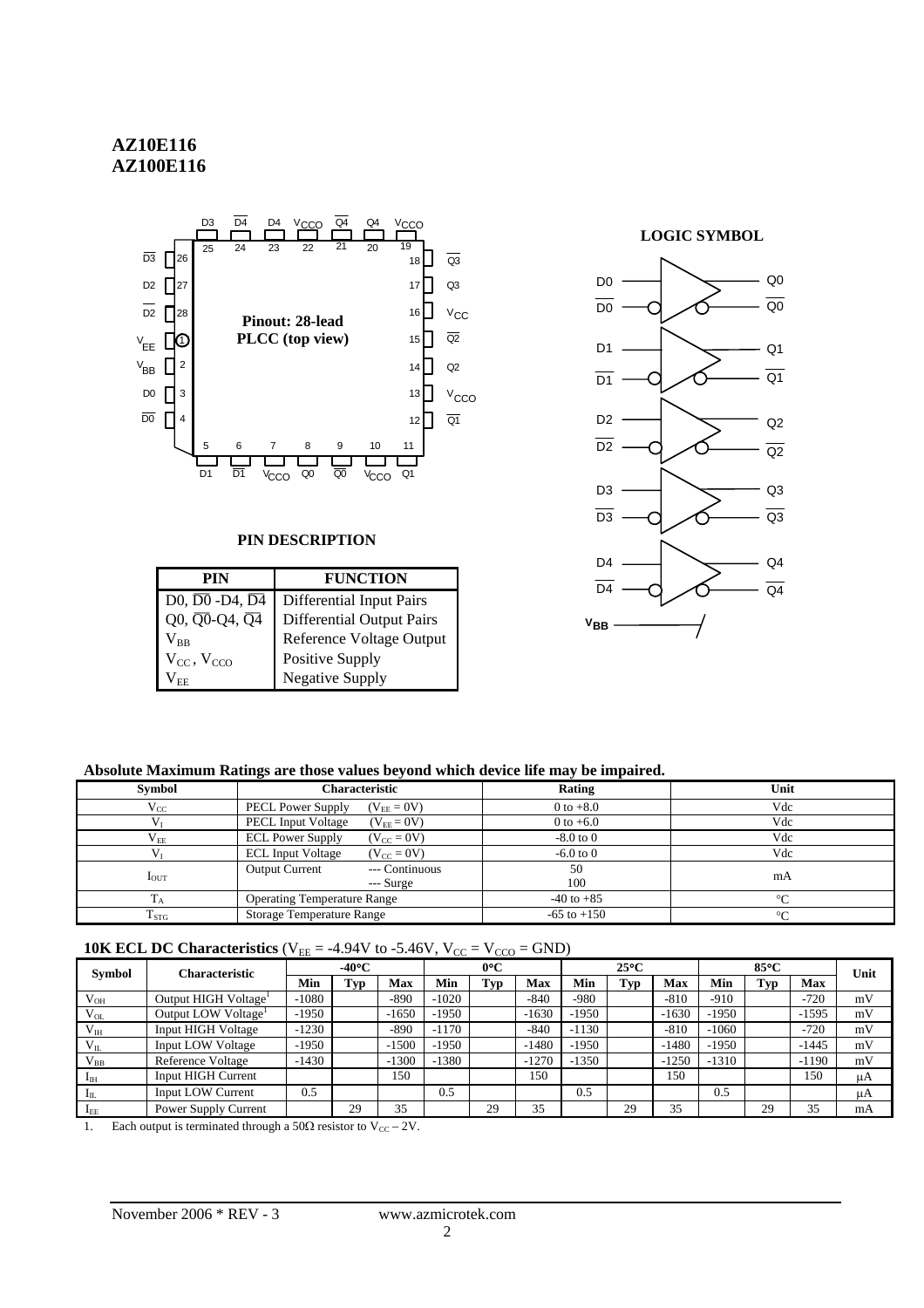## **AZ10E116 AZ100E116**

#### **10K PECL DC Characteristics**  $(V_{EE} = GND, V_{CC} = V_{CCO} = +5.0V)$

| <b>Symbol</b>   | <b>Characteristic</b>              | $-40^{\circ}$ C |     |      | $0^{\circ}C$ |     |      |      | $25^{\circ}$ C |      |      | $85^{\circ}$ C |            | Unit |
|-----------------|------------------------------------|-----------------|-----|------|--------------|-----|------|------|----------------|------|------|----------------|------------|------|
|                 |                                    | Min             | Tvp | Max  | Min          | Typ | Max  | Min  | Tvp            | Max  | Min  | Typ            | <b>Max</b> |      |
| $V_{OH}$        | Output HIGH Voltage <sup>1,2</sup> | 3920            |     | 4110 | 3980         |     | 4160 | 4020 |                | 4190 | 4090 |                | 4280       | mV   |
| $V_{OL}$        | Output LOW Voltage <sup>1,2</sup>  | 3050            |     | 3350 | 3050         |     | 3370 | 3050 |                | 3370 | 3050 |                | 3405       | mV   |
| $V_{IH}$        | Input HIGH Voltage <sup>1</sup>    | 3770            |     | 4110 | 3830         |     | 4160 | 3870 |                | 4190 | 3940 |                | 4280       | mV   |
| $V_{IL}$        | Input LOW Voltage <sup>1</sup>     | 3050            |     | 3500 | 3050         |     | 3520 | 3050 |                | 3520 | 3050 |                | 3555       | mV   |
| $V_{BB}$        | Reference Voltage <sup>1</sup>     | 3570            |     | 3700 | 3620         |     | 3730 | 3650 |                | 3750 | 3690 |                | 3810       | mV   |
| $I_{\rm IH}$    | <b>Input HIGH Current</b>          |                 |     | 150  |              |     | 150  |      |                | 150  |      |                | 150        | μA   |
| $1^{\text{II}}$ | <b>Input LOW Current</b>           | 0.5             |     |      | 0.5          |     |      | 0.5  |                |      | 0.5  |                |            | μA   |
| $1_{EE}$        | Power Supply Current               |                 | 29  | 35   |              | 29  | 35   |      | 29             | 35   |      | 29             | 35         | mA   |

1. For supply voltages other that 5.0V, use the ECL table values and ADD supply voltage value.

2. Each output is terminated through a 50 $\Omega$  resistor to V<sub>CC</sub> – 2V.

#### **100K ECL DC Characteristics** ( $V_{EE} = -4.2V$  to  $-5.46V$ ,  $V_{CC} = V_{CCO} =$  GND)

| <b>Symbol</b> | Characteristic                   | $-40^{\circ}$ C |         |            | $0^{\circ}C$ |         |         | $25^{\circ}$ C |         |         |         | $85^{\circ}$ C |            | Unit |
|---------------|----------------------------------|-----------------|---------|------------|--------------|---------|---------|----------------|---------|---------|---------|----------------|------------|------|
|               |                                  | Min             | Tvp     | <b>Max</b> | Min          | Typ     | Max     | Min            | Tvp     | Max     | Min     | Tvp            | <b>Max</b> |      |
| $V_{OH}$      | Output HIGH Voltage <sup>1</sup> | $-1085$         | $-1005$ | $-880$     | $-1025$      | $-955$  | $-880$  | $-1025$        | $-955$  | $-880$  | $-1025$ | $-955$         | $-880$     | mV   |
| $V_{OL}$      | Output LOW Voltage <sup>1</sup>  | $-1830$         | $-1695$ | $-1555$    | $-1810$      | $-1705$ | $-1620$ | $-1810$        | $-1705$ | $-1620$ | $-1810$ | $-1705$        | $-1620$    | mV   |
| $V_{IH}$      | <b>Input HIGH Voltage</b>        | $-1165$         |         | $-880$     | $-1165$      |         | $-880$  | $-1165$        |         | $-880$  | $-1165$ |                | $-880$     | mV   |
| $V_{IL}$      | <b>Input LOW Voltage</b>         | $-1810$         |         | $-1475$    | $-1810$      |         | $-1475$ | $-1810$        |         | $-1475$ | $-1810$ |                | $-1475$    | mV   |
| $V_{BB}$      | Reference Voltage                | $-1380$         |         | $-1260$    | $-1380$      |         | $-1260$ | $-1380$        |         | $-1260$ | $-1380$ |                | $-1260$    | mV   |
| $I_{\rm IH}$  | <b>Input HIGH Current</b>        |                 |         | 150        |              |         | 150     |                |         | 150     |         |                | 150        | μA   |
| $I_{IL}$      | <b>Input LOW Current</b>         | 0.5             |         |            | 0.5          |         |         | 0.5            |         |         | 0.5     |                |            | μA   |
| $I_{EE}$      | Power Supply Current             |                 | 29      | 35         |              | 29      | 35      |                | 29      | 35      |         | 29             | 40         | mA   |

1. Each output is terminated through a  $50\Omega$  resistor to  $V_{CC} - 2V$ .

### **100K PECL DC Characteristics**  $(V_{EE} = GND, V_{CC} = V_{CCO} = +5.0V)$

| <b>Symbol</b>   | Characteristic                     | $-40^{\circ}$ C |      |      | $0^{\circ}C$ |      |      | $25^{\circ}$ C |      |      |      | 85°C |            | Unit |
|-----------------|------------------------------------|-----------------|------|------|--------------|------|------|----------------|------|------|------|------|------------|------|
|                 |                                    | Min             | Typ  | Max  | Min          | Typ  | Max  | Min            | Typ  | Max  | Min  | Tvp  | <b>Max</b> |      |
| $V_{OH}$        | Output HIGH Voltage <sup>1,2</sup> | 3915            | 3995 | 4120 | 3975         | 4045 | 4120 | 3975           | 4045 | 4120 | 3975 | 4045 | 4120       | mV   |
| $V_{OL}$        | Output LOW Voltage <sup>1,2</sup>  | 3170            | 3305 | 3445 | 3190         | 3295 | 3380 | 3190           | 3295 | 3380 | 3190 | 3295 | 3380       | mV   |
| $V_{IH}$        | Input HIGH Voltage <sup>1</sup>    | 3835            |      | 4120 | 3835         |      | 4120 | 3835           |      | 4120 | 3835 |      | 4120       | mV   |
| $V_{\text{IL}}$ | Input LOW Voltage <sup>1</sup>     | 3190            |      | 3525 | 3190         |      | 3525 | 3190           |      | 3525 | 3190 |      | 3525       | mV   |
| $V_{BB}$        | Reference Voltage <sup>1</sup>     | 3620            |      | 3740 | 3620         |      | 3740 | 3620           |      | 3740 | 3620 |      | 3740       | mV   |
| 1 <sub>IH</sub> | <b>Input HIGH Current</b>          |                 |      | 150  |              |      | 150  |                |      | 150  |      |      | 150        | μA   |
| $1^{\text{II}}$ | <b>Input LOW Current</b>           | 0.5             |      |      | 0.5          |      |      | 0.5            |      |      | 0.5  |      |            | μA   |
| $1_{EE}$        | Power Supply Current               |                 | 29   | 35   |              | 29   | 35   |                | 29   | 35   |      | 29   | 40         | mA   |

1. For supply voltages other that 5.0V, use the ECL table values and ADD supply voltage value.

2. Each output is terminated through a  $50\Omega$  resistor to V<sub>CC</sub> – 2V.

#### AC Characteristics (V<sub>EE</sub> =10E(-4.94V to -5.46V), 100E(-4.2V to -5.46V); V<sub>CC</sub> =V<sub>CCO</sub> =GND or V<sub>EE</sub>=GND,  $V_{CC} = V_{CCO} = 10E(+4.94V \text{ to } +5.46V)$ ,  $100E(+4.2V \text{ to } +5.46V)$ )

| Symbol                        | <b>Characteristic</b>               |          | $-40^{\circ}$ C |          |          | $0^{\circ}$ C |            |          | $25^{\circ}$ C |            |          | 85°C       |            | Unit         | <b>Condition</b> |
|-------------------------------|-------------------------------------|----------|-----------------|----------|----------|---------------|------------|----------|----------------|------------|----------|------------|------------|--------------|------------------|
|                               |                                     | Min      | <b>Typ</b>      | Max      | Min      | Typ           | <b>Max</b> | Min      | Typ            | <b>Max</b> | Min      | <b>Typ</b> | <b>Max</b> |              |                  |
|                               | Propagation Delay to                |          |                 |          |          |               |            |          |                |            |          |            |            |              |                  |
|                               | Output                              |          |                 |          |          |               |            |          |                |            |          |            |            |              |                  |
| $t_{\rm PLH}$ / $t_{\rm PHL}$ | D (Differential)                    | 150      | 300             | 500      | 200      | 300           | 450        | 200      | 300            | 450        | 200      | 300        | 450        | ps           |                  |
|                               | D (Single-Ended)                    | 150      | 300             | 550      | 150      | 300           | 500        | 150      | 300            | 500        | 150      | 300        | 500        |              |                  |
| <b>T</b> <sub>SKEW</sub>      | Within-Device Skew <sup>1</sup>     |          | 50              |          |          | 50            |            |          | 50             |            |          | 50         |            | ps           |                  |
|                               | Duty Cycle $Skew^2$                 |          | $\pm 10$        |          |          | $\pm 10$      |            |          | $\pm 10$       |            |          | ±10        |            |              |                  |
| $T_{SKEW}$                    | $t_{\text{PLH}}$ - $t_{\text{PHL}}$ |          |                 |          |          |               |            |          |                |            |          |            |            | ps           |                  |
| $V_{pp}(AC)$                  | Minimum Input                       | 150      |                 |          | 150      |               |            | 150      |                |            | 150      |            |            | mV           |                  |
|                               | Swing <sup>3</sup>                  |          |                 |          |          |               |            |          |                |            |          |            |            |              |                  |
|                               | Common Mode                         | $V_{CC}$ |                 | $V_{CC}$ | $V_{CC}$ |               | $V_{CC}$   | $V_{CC}$ |                | $V_{CC}$   | $V_{CC}$ |            | $V_{CC}$   | $\mathbf{V}$ |                  |
| $\rm V_{CMR}$                 | Range <sup>4</sup>                  | $-2.0$   |                 | $-0.6$   | $-2.0$   |               | $-0.6$     | $-2.0$   |                | $-0.6$     | $-2.0$   |            | $-0.6$     |              |                  |
| $t_r/t_f$                     | Rise/Fall Time                      | 250      |                 | 625      | 275      |               | 575        | 275      |                | 575        | 275      |            | 575        | <b>DS</b>    | 20-80%           |

1. Within-device skew is defined as identical transitions on similar paths through a device.<br>2. Duty cycle skew is defined only for differential operation. The skews are measured from

2. Duty cycle skew is defined only for differential operation. The skews are measured from the crossover point of the inputs to the crossover point of the outputs.

3. V<sub>PP</sub> is the minimum peak-to-peak differential input swing for which AC parameters are guaranteed.

4. The V<sub>CMR</sub> range is referenced to the most positive side of the differential input signal. Normal operation is obtained if the HIGH level falls within the specified range and the peak-to-peak voltage lies between  $V_{PP}$  (min) and 1V.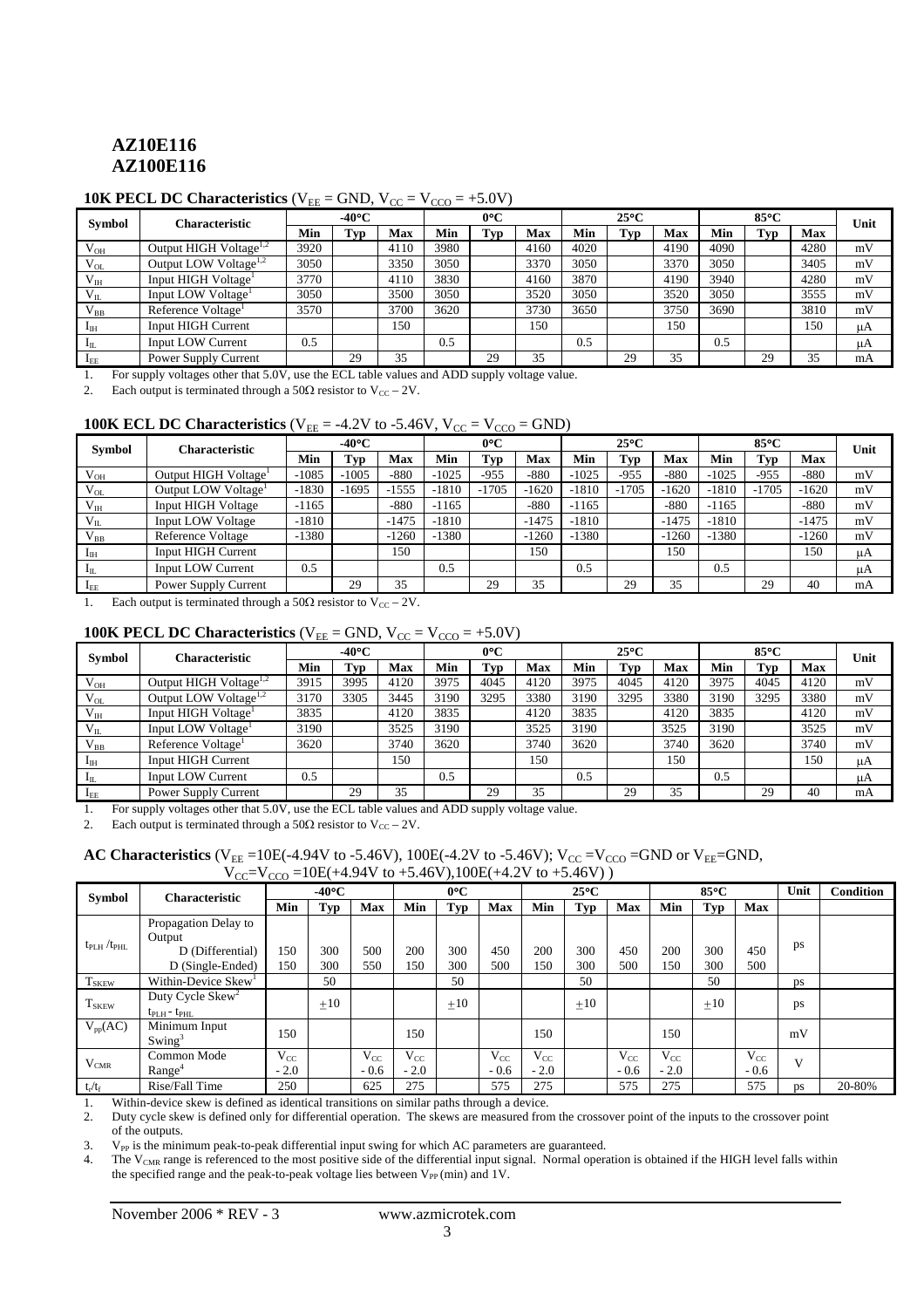

## **PACKAGE DIAGRAM PLCC 28**







VIEW D-D

|             |                    | <b>MILLIMETERS</b> |                    | <b>INCHES</b> |
|-------------|--------------------|--------------------|--------------------|---------------|
| DIM         | MIN                | <b>MAX</b>         | <b>MIN</b>         | <b>MAX</b>    |
| A           | 12.32              | 12.57              | 0.485              | 0.495         |
| B           | 12.32              | 12.57              | 0.485              | 0.495         |
| $\mathbf C$ | 4.20               | 4.57               | 0.165              | 0.180         |
| E           | 2.29               | 2.79               | 0.090              | 0.110         |
| F           | 0.33               | 0.48               | 0.013              | 0.019         |
| G           |                    | 1.27 BSC           |                    | 0.050 BSC     |
| H           | 0.66               | 0.81               | 0.026              | 0.032         |
| $\bf J$     | 0.51               |                    | 0.020              |               |
| K           | 0.64               |                    | 0.025              |               |
| R           | 11.43              | 11.58              | 0.450              | 0.456         |
| U           | 11.43              | 11.58              | 0.450              | 0.456         |
| V           | 1.07               | 1.21               | 0.042              | 0.048         |
| W           | 1.07               | 1.21               | 0.042              | 0.048         |
| X           | 1.07               | 1.42               | 0.042              | 0.056         |
| Т           |                    | 0.50               |                    | 0.020         |
| Z           | $2^{\overline{0}}$ | $10^{0}$           | $2^{\overline{0}}$ | $10^{0}$      |
| G1          | 10.42              | 10.92              | 0.410              | 0.430         |
| K1          | 1.02               |                    | 0.040              |               |



NOTES:

- 1. DATUMS –L-, -M-, AND –N- DETERMINED WHERE TOP OF LEAD SHOULDER EXITS PLASTIC BODY AT MOLD PARTING LINE.
- 2. DIMENSION G1, TRUE POSITION TO BE MEASURED AT DATUM –T-, SEATING PLANE.
- 3. DIMENSIONS R AND U DO NOT INCLUDE MOLD FLASH. ALOWABLE MOLD FLASH IS 0.010mm (0.250in.) PER SIDE.
- 4. DIMENSIONING AND TOLERANCING PER ANSI Y14.5M, 1982.
- 5. CONTROLLING DIMENSION: INCH.
- 6. THE PACKAGE TOP MAY BE SMALLER THAN THE PACKGE BOTTOM BY UP TO 0.012mm (0.300in.). DIMENSIONS R AND U ARE DETERMINED AT THE OUTERMOST EXTREMES OF THE PLASTIC BODY EXCLUSIVE OF MOLD FLASH, THE BAR BURRS, GATE BURRS AND INTERLEAD FLASH, BUT INCLUDING ANY MISMATCH BETWEEN THE TOP AND BOTTOM OF THE PLASTIC BODY.
- 7. DIMENSION H DOES NOT INCLUDE DAMBAR PROTRUSION OR INTRUSION. THE DAMBAR PROTRUSION(S) SHALL NOT CAUSE THE H DIMENSION TO BE SMALLER THAN 0.025mm (0.635in.).